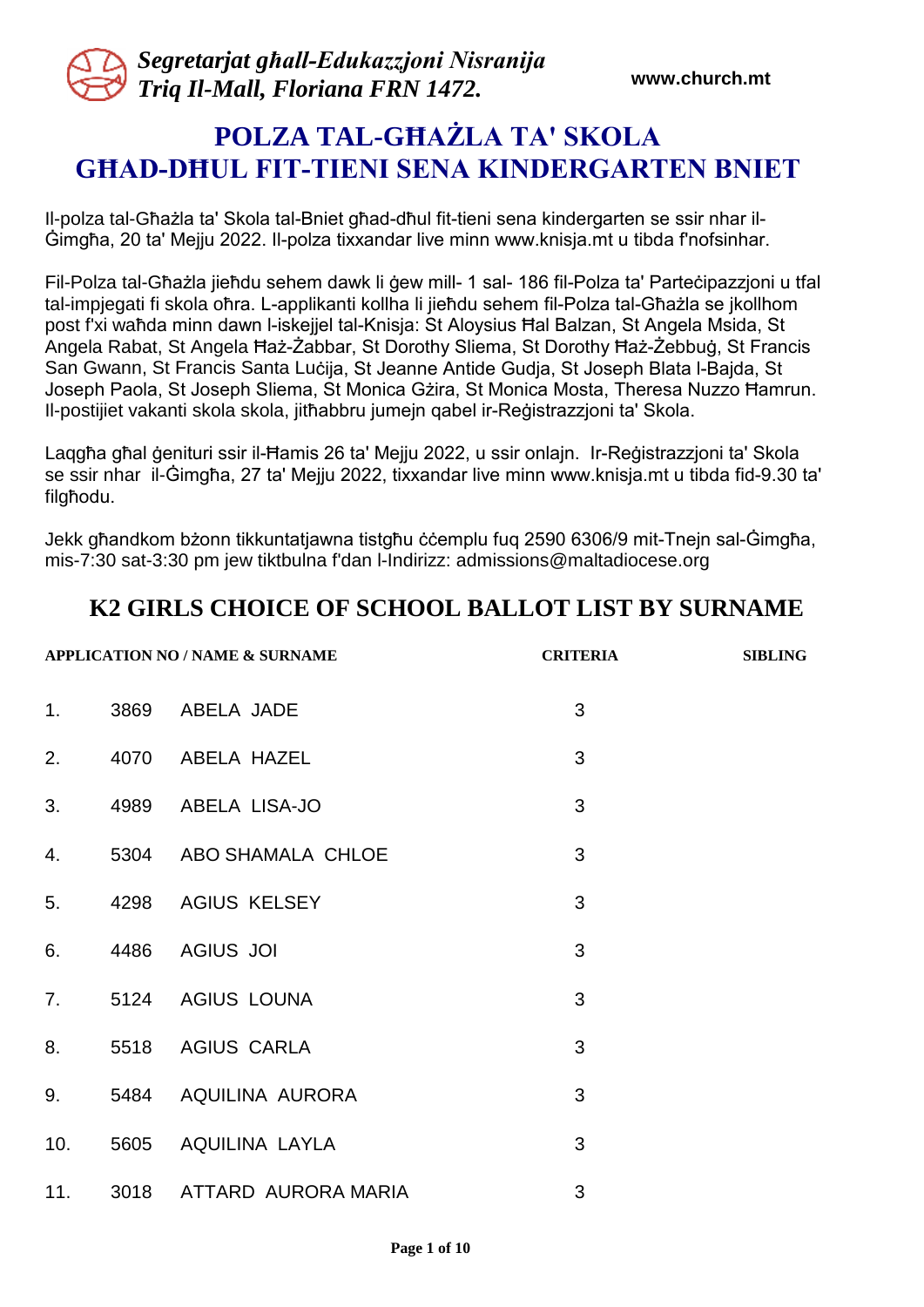| <b>APPLICATION NO / NAME &amp; SURNAME</b> |      | <b>CRITERIA</b>                 | <b>SIBLING</b> |                 |
|--------------------------------------------|------|---------------------------------|----------------|-----------------|
|                                            |      | 12. 4425 ATTARD AMY             | 3              | 4422 Kinder 1 M |
| 13.                                        |      | 4435 ATTARD MAE AVERY           | 3              |                 |
| 14.                                        |      | 5207 ATTARD ELISA               | 3              | 5208 Kinder 1 M |
|                                            |      | 15. 5363 ATTARD DALLI GABRIELLE | 3              |                 |
| 16.                                        |      | 1794 AZZOPARDI KATRINA          | 1G             |                 |
|                                            |      | 17. 3306 AZZOPARDI ELISA        | 3              |                 |
| 18.                                        |      | 3885 AZZOPARDI ELISHIA          | 3              |                 |
| 19.                                        |      | 3897 AZZOPARDI LENA             | 3              |                 |
|                                            |      | 20. 5489 AZZOPARDI AIVY         | 3              |                 |
| 21.                                        |      | 5579 BAJADA CHAYENNE            | 3              |                 |
| 22.                                        |      | 3661 BALDACCHINO GRECH ENYA     | 3              |                 |
| 23.                                        |      | 4161 BALZAN EMILY               | 3              |                 |
|                                            |      | 24. 5057 BALZAN SIENNA ROSE     | $\mathfrak{S}$ | 5064 Kinder 2 F |
| 25.                                        |      | 3858 BARBARA MATTEA             | 3              |                 |
| 26.                                        | 3668 | BARRY NINA                      | $\mathfrak{S}$ |                 |
| 27.                                        | 3676 | BEZZINA LYLA                    | 3              |                 |
| 28.                                        |      | 4759 BEZZINA ELLE               | 3              | 4761 Year 4 F   |
| 29.                                        |      | 4129 BONAVIA MONTFORT BERTA     | 3              |                 |
| 30.                                        | 4165 | <b>BONELLO BIANCA</b>           | 3              |                 |
| 31.                                        | 4886 | <b>BONETT LEONARDI LAURA</b>    | 3              |                 |
| 32.                                        | 4164 | <b>BONNICI MIA</b>              | 3              |                 |
| 33.                                        |      | 5751 BONNICI JULIA              | 3              |                 |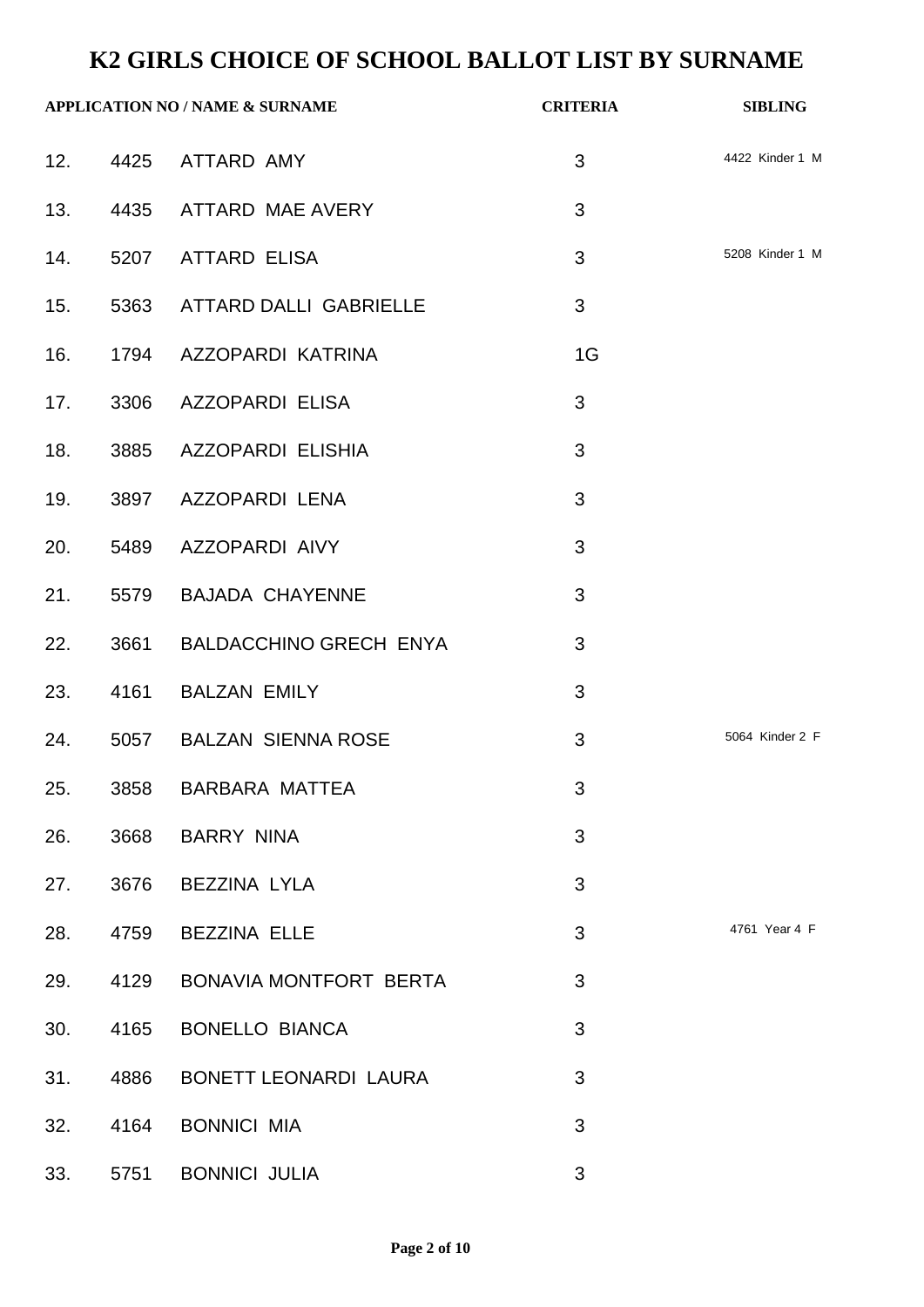| <b>APPLICATION NO / NAME &amp; SURNAME</b> |      |                                 | <b>CRITERIA</b> | <b>SIBLING</b> |
|--------------------------------------------|------|---------------------------------|-----------------|----------------|
|                                            |      | 34. 6134 BONNICI COLOMBO JOY    | 3               |                |
|                                            |      | 35. 2105 BORG GEORGIA           | 1G              |                |
| 36.                                        |      | 4251 BORG EMA                   | 3               |                |
|                                            |      | 37. 4646 BORG ELEANOR VICTORIA  | 3               |                |
| 38.                                        |      | 4858 BORG BRIELLE               | 3               |                |
| 39.                                        |      | 4885 BORG MARTINA               | 3               |                |
|                                            |      | 40. 5275 BORG SOPHIE            | 3               |                |
| 41.                                        |      | 5356 BORG CHARLOTTE             | 3               | 5358 Form 1 F  |
|                                            |      | 42. 3953 BOWD MAISEY            | 3               |                |
| 43.                                        |      | 4131 BRIFFA GIULIA VALENTINA    | 3               |                |
| 44.                                        |      | 6010 BRIFFA AZELYA SALICE       | 3               |                |
| 45.                                        |      | 4167 BROCKWELL HARPER CAMILLERI | 3               |                |
|                                            |      | 46. 3635 BUGEJA EMMA            | 3               | 3639 Year 1 M  |
| 47.                                        |      | 4003 BUHAGIAR MIA               | 3               |                |
| 48.                                        | 2081 | <b>BUSUTTIL AMY</b>             | 1G              |                |
| 49.                                        | 3332 | <b>BUTTIGIEG EMILY</b>          | 3               |                |
| 50.                                        | 3672 | <b>BUTTIGIEG MARTINA</b>        | 3               |                |
| 51.                                        | 4176 | <b>BUTTIGIEG LARA</b>           | 3               |                |
| 52.                                        | 4439 | <b>BUTTIGIEG JULIA</b>          | 3               |                |
| 53.                                        | 3808 | <b>CALLEJA SOPHIE</b>           | 3               |                |
| 54.                                        | 3978 | CALLEJA TIFFANY                 | 3               |                |
| 55.                                        | 4867 | CAMENZULI AYLA LEIGH            | 3               |                |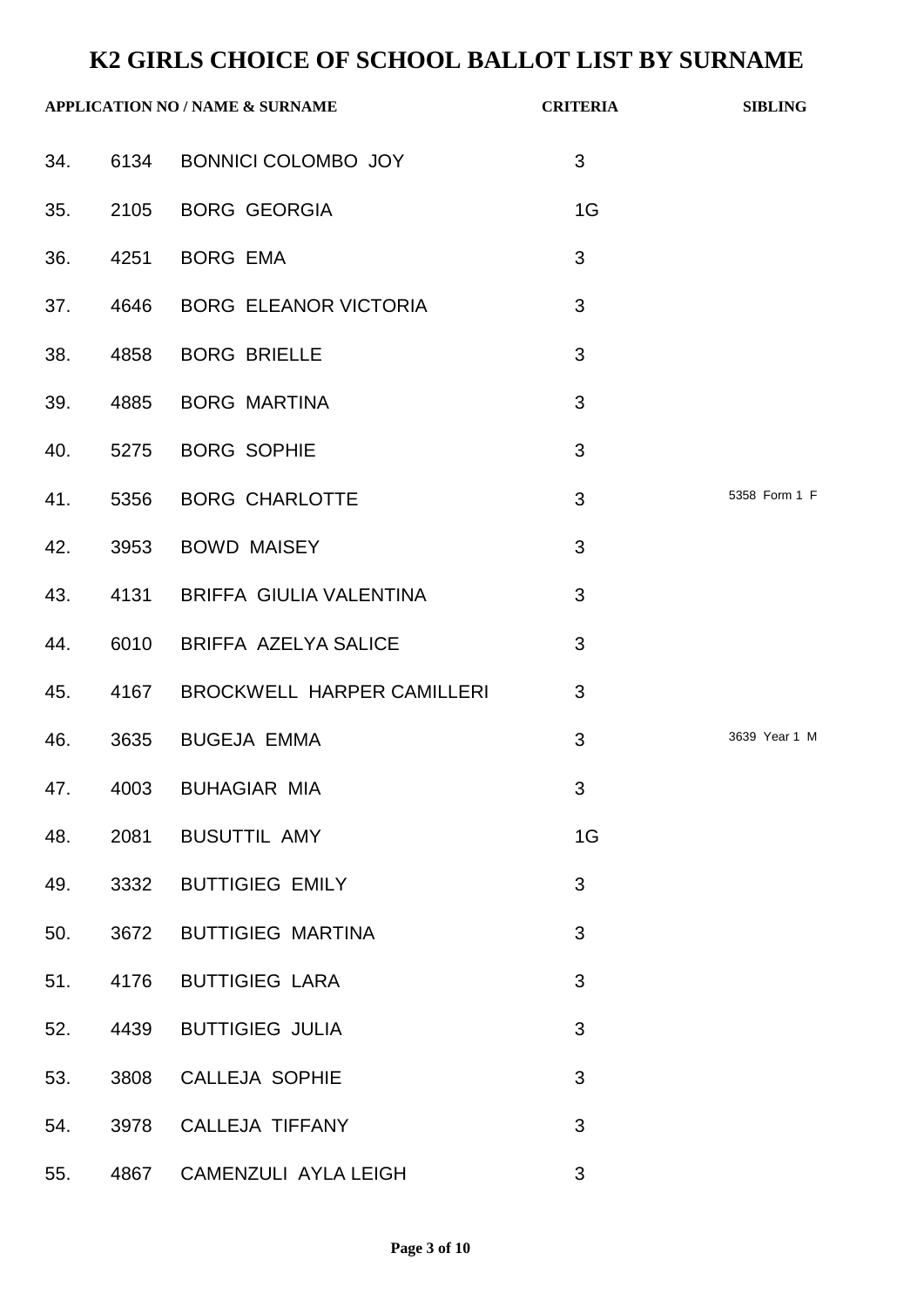|     |      | <b>APPLICATION NO / NAME &amp; SURNAME</b> | <b>CRITERIA</b> | <b>SIBLING</b> |
|-----|------|--------------------------------------------|-----------------|----------------|
| 56. |      | 2009 CAMILLERI NICOLE                      | 1G              |                |
|     |      | 57. 3411 CAMILLERI LEIA MAY                | 3               |                |
| 58. |      | 3585 CAMILLERI ANA                         | 3               |                |
| 59. |      | 3787 CAMILLERI ANA                         | 3               |                |
| 60. |      | 5411 CAMILLERI MAY                         | 3               |                |
| 61. |      | 3067 CARABOTT MARTINA                      | 3               |                |
| 62. |      | 3789 CARDONA NICOLETTE                     | 3               |                |
| 63. |      | 1348 CARUANA CLARA                         | 3<br>1B         |                |
| 64. |      | 1976 CARUANA MARAYA                        | 1G              |                |
| 65. |      | 4276 CARUANA MICHELA                       | 3               |                |
| 66. |      | 4090 CARUANA DEBONO EVE                    | 3               |                |
| 67. |      | 4411 CASHA ELISA                           | 3               |                |
| 68. |      | 5178 CASSAR LEA                            | 3               |                |
| 69. | 5060 | CASSAR DIMECH ELLIE GEORGIE                | 3               |                |
|     |      | 70. 4111 CAUCHI MIKAELA MARIE              | 3               |                |
| 71. | 4833 | <b>CESARE VALENTINA</b>                    | 3               |                |
| 72. | 3951 | <b>CHAPPELL GAIA FAE</b>                   | 3               |                |
| 73. |      | 3331 COPPINI FEDELI SOPHIA                 | 3               |                |
| 74. | 4788 | <b>CORDINA ELIZA</b>                       | 3               |                |
| 75. | 4706 | <b>CORTIS ANA</b>                          | 3               | 4709 Year 4 F  |
| 76. | 3057 | <b>CUSCHIERI LAYLA</b>                     | 3               |                |
| 77. | 5379 | <b>CUSCHIERI EMMA</b>                      | 3               |                |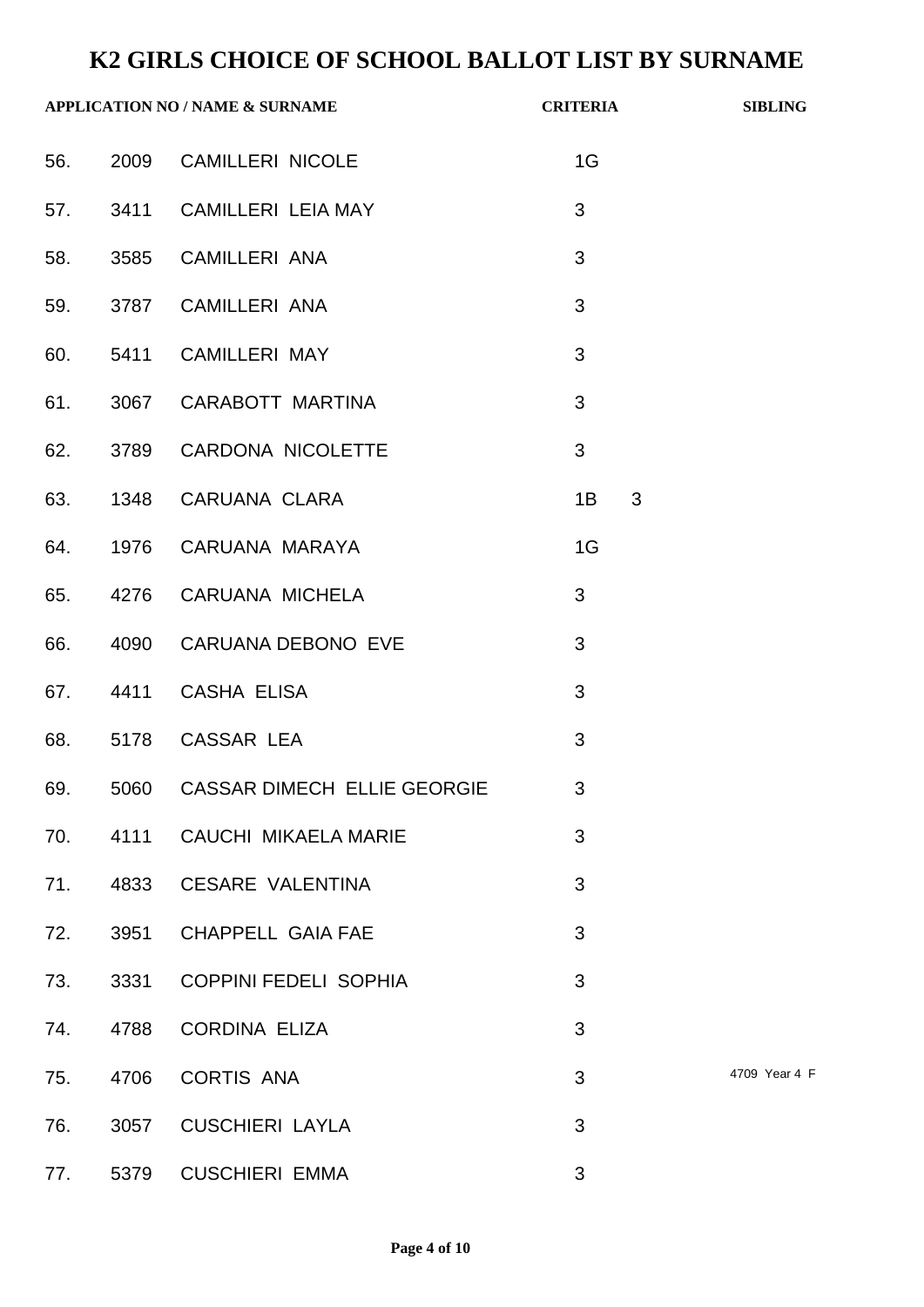| <b>APPLICATION NO / NAME &amp; SURNAME</b> |      | <b>CRITERIA</b>                | <b>SIBLING</b> |                 |
|--------------------------------------------|------|--------------------------------|----------------|-----------------|
|                                            |      | 78. 4171 CUTAJAR AALIYAH MARIE | 3              |                 |
|                                            |      | 79. 3258 CUTAJAR GUNTRIP ELLIE | 3              |                 |
| 80.                                        |      | 3172 DEBONO MILLY ALEX         | 3              |                 |
|                                            |      | 81. 4366 DEBONO CHIARA         | 3              |                 |
| 82.                                        |      | 6028 DEBONO AMELIA             | 3              |                 |
| 83.                                        |      | 5355 DEGABRIELE LEAH           | 3              |                 |
|                                            |      | 84. 5984 DEGIORGIO CARLA       | 3              | 6002 Kinder 2 F |
| 85.                                        |      | 6002 DEGIORGIO LEAH            | 3              | 5984 Kinder 2 F |
| 86.                                        |      | 5270 DEGUARA STELLA            | 3              |                 |
| 87.                                        |      | 5216 DRAGAN MIA                | 3              |                 |
| 88.                                        |      | 4628 EBEJER LORA               | 3              |                 |
| 89.                                        |      | 5028 ELLUL MARTINA             | 3              |                 |
| 90.                                        |      | 3046 FALZON MIA                | 3              |                 |
| 91.                                        | 1895 | <b>FARRUGIA KATE</b>           | 1G             |                 |
| 92.                                        |      | 3111 FARRUGIA ELANIA MAE       | 3              |                 |
| 93.                                        | 3733 | <b>FARRUGIA KATE</b>           | 3              |                 |
| 94.                                        | 4558 | <b>FARRUGIA ELLA</b>           | 3              |                 |
| 95.                                        | 5385 | <b>FARRUGIA MATTEA</b>         | 3              |                 |
| 96.                                        | 3431 | <b>FARRUGIA GRIXTI LEAH</b>    | 3              |                 |
| 97.                                        | 6031 | FENECH BLAKE                   | 3              |                 |
| 98.                                        | 3104 | FRENDO CAELYNN TESSA MARIE     | 3              |                 |
| 99.                                        | 3128 | GALEA MARTA JO                 | 3              |                 |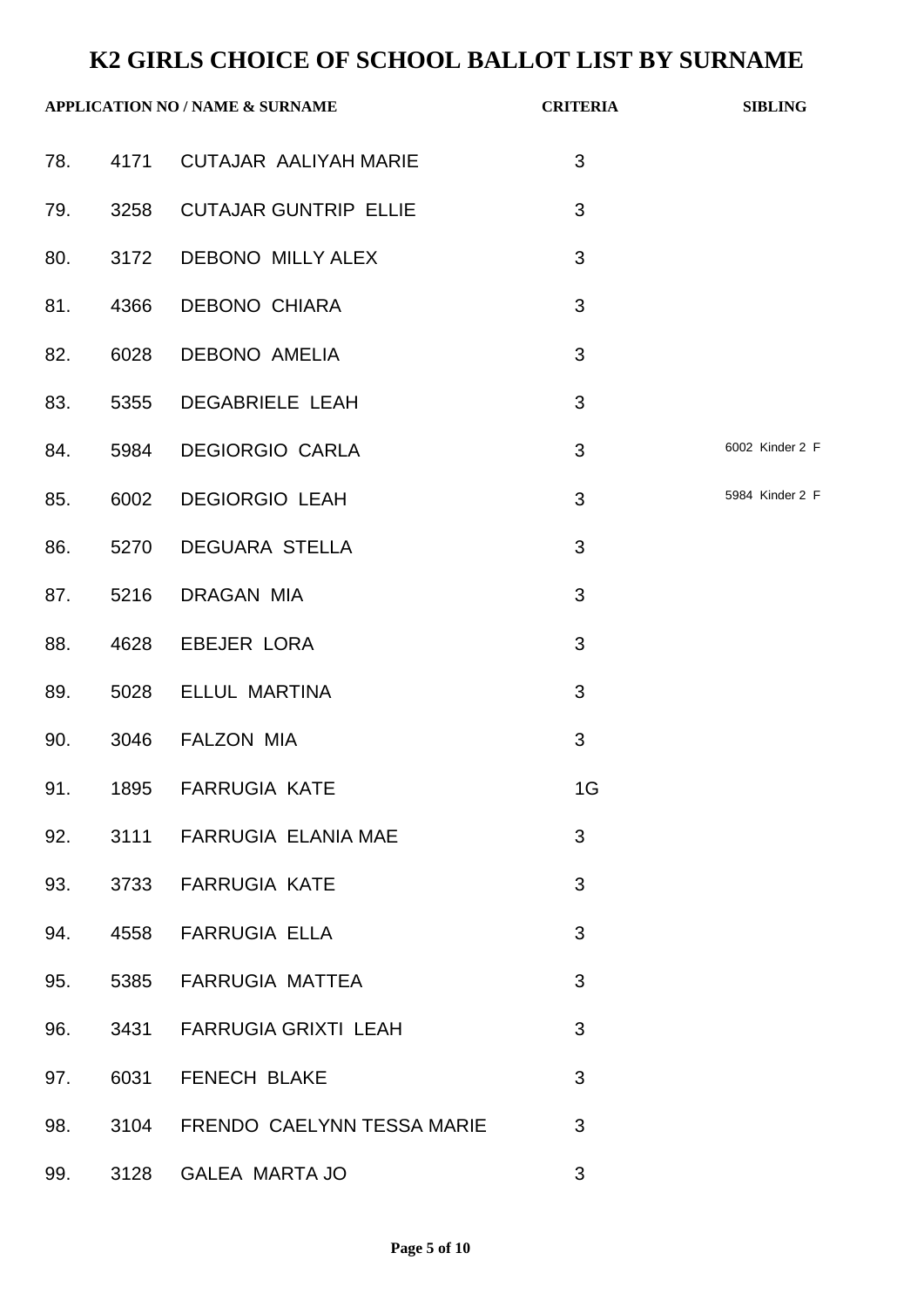| <b>APPLICATION NO / NAME &amp; SURNAME</b> |           |                                    | <b>CRITERIA</b> | <b>SIBLING</b>  |
|--------------------------------------------|-----------|------------------------------------|-----------------|-----------------|
|                                            |           | 100. 3375 GALEA KATRINA            | 3               |                 |
|                                            |           | 101. 3447 GALEA SHELBY             | 3               |                 |
|                                            |           | 102. 3685 GALEA JULIA-MARIE        | 3               |                 |
|                                            |           | 103. 4667 GALEA NINA               | 3               |                 |
| 104.                                       |           | 4912 GALEA VALENTINA               | 3               |                 |
|                                            |           | 105. 5368 GALEA KRISTA             | 3               | 5373 Kinder 1 N |
| 106.                                       |           | 5990 GALEA ARIELLE                 | 3               |                 |
|                                            |           | 107. 2008 GALEA BIANCO SOPHIE-LORA | 1G              |                 |
| 108.                                       |           | 4063 GAMBIN SHAIELLE               | 3               |                 |
| 109.                                       |           | 5094 GATT MIA                      | 3               |                 |
|                                            |           | 110. 2144 GATT LONFAT AMELIA HOPE  | 1B<br>3         |                 |
|                                            |           | 111. 5656 GATT STANYER MAE         | 3               |                 |
|                                            | 112. 5117 | <b>GOODRUM ELLIE</b>               | 3               |                 |
| 113.                                       |           | 5202 GRAVINA NAOMI                 | 3               |                 |
| 114.                                       |           | 3862 GRECH MARIA                   | 3               |                 |
| 115.                                       | 4086      | <b>GRECH MILA</b>                  | 3               |                 |
| 116.                                       | 4566      | <b>GRECH JADE MARIE'</b>           | 3               |                 |
| 117.                                       | 5163      | <b>GRECH MIA</b>                   | 3               |                 |
| 118.                                       | 5441      | <b>GRECH CAMILLERI ELIZA MARIE</b> | 3               |                 |
| 119.                                       | 3557      | <b>GRIMA JULIYA</b>                | 3               |                 |
| 120.                                       | 4400      | <b>GRIMA ELISSA MAE</b>            | 3               |                 |
| 121.                                       | 5468      | <b>GRIMA EMILY</b>                 | 3               |                 |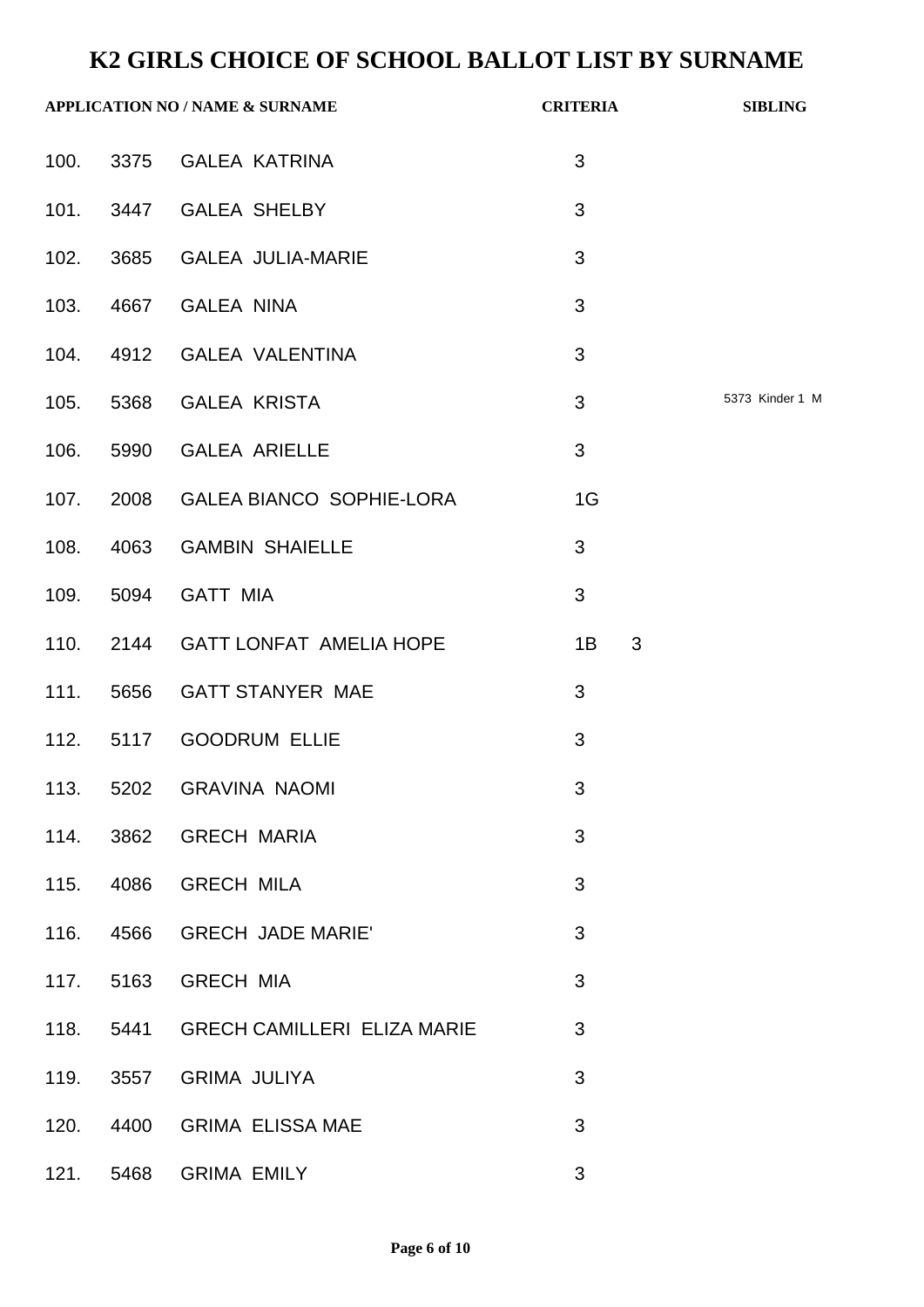|      |           | <b>APPLICATION NO / NAME &amp; SURNAME</b>   |                | <b>CRITERIA</b> | <b>SIBLING</b>  |
|------|-----------|----------------------------------------------|----------------|-----------------|-----------------|
|      |           | 122. 3235 HILI KATE                          | 3              |                 |                 |
|      |           | 123. 5622 HILI LORA                          | 3              |                 |                 |
|      |           | 124. 5939 LASHTAR DONIA                      | 3              |                 |                 |
|      |           | 125. 3759 LIDDELL EMMA                       | 3              |                 |                 |
|      |           | 126. 1129 MAGRO BROOKE                       | 3              |                 |                 |
|      |           | 127. 4609 MAMO PORTELLI CHARLOTTE            | 3              |                 |                 |
|      |           | 128. 3100 MARMARA MEG                        | 3              |                 |                 |
| 129. |           | 5558 MERCIECA MARTINA                        | 3              |                 |                 |
|      |           | 130. 5433 MICALLEF FAITH                     | 3              |                 |                 |
|      |           | 131. 4233 MICALLEF CRISTINA ZAYLEY NADESH    | 3              |                 |                 |
|      |           | 132. 4526 MIFSUD THAIS                       | 3              |                 | 4621 Kinder 2 F |
|      |           | 133. 5000 MIFSUD EMILY                       | 3              |                 |                 |
| 134. |           | 5569 MIFSUD ELIZA                            | 3              |                 |                 |
| 135. | 3713      | MIFSUD PSAILA KATRINA                        | 3              |                 |                 |
|      | 136. 4317 | MIZZI ANA                                    | 3              |                 |                 |
| 137. |           | 5493 MULVANEY KENZIE                         | 3              |                 |                 |
| 138. | 5136      | MUÑOZ JEAN BAPTISTE ABELA CLARA I<br>CADELLA | 3              |                 |                 |
| 139. |           | 4714 PACE GIULIA                             | 3              |                 |                 |
| 140. |           | 5772 PISANI TASHA-MARIE                      | 3              |                 |                 |
| 141. |           | 1310 POLJSAK ZARA                            | 1 <sub>D</sub> | 3               |                 |
| 142. |           | 3833 POLLACCO NINA                           | 3              |                 |                 |
| 143. |           | 4157 PSAILA ANA                              | 3              |                 |                 |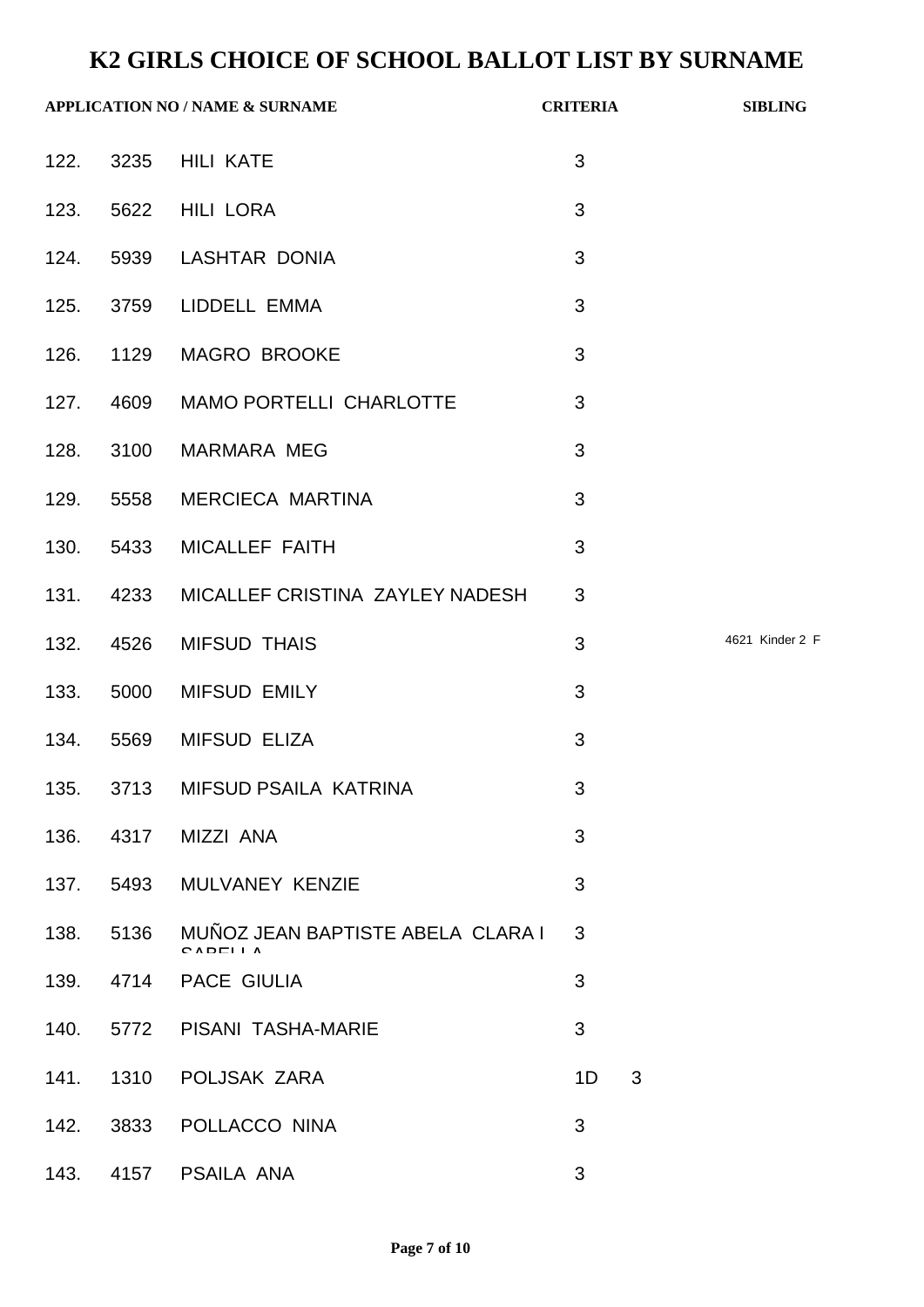|      |           | <b>APPLICATION NO / NAME &amp; SURNAME</b> | <b>CRITERIA</b> | <b>SIBLING</b> |
|------|-----------|--------------------------------------------|-----------------|----------------|
|      |           | 144. 4601 PSAILA ELLA                      | 3               |                |
| 145. |           | 5625 PULLICINO ANASTASI ROSIE              | 3               |                |
| 146. |           | 5779 RAFIQUE MARY LOURDES                  | 3               |                |
|      | 147. 3518 | RODRIGUEZ SCHRANER GRIFFITHS JULI          | 3               |                |
| 148. | 6156      | SAITTA SOFIA                               | 3               |                |
|      |           | 149. 1328 SALIBA KATE                      | 1G              |                |
| 150. |           | 3506 SAMMUT MANUELA                        | 3               |                |
|      |           | 151. 5243 SAMMUT CHARLOTTE                 | 3               |                |
|      |           | 152. 3017 SAMMUT TESTA GIULIA              | 3               |                |
| 153. |           | 4219 SANTORO STELLA                        | 3               |                |
|      |           | 154. 5522 SAVONA GIULIA                    | 3               |                |
|      |           | 155. 5895 SCHEMBRI NORA                    | 3               | 828 Year 1 M   |
|      |           | 156. 4843 SCHIAVONE MELANIA                | 3               |                |
| 157. |           | 3117 SCIBERRAS EMMA                        | 3               |                |
| 158. |           | 5935 SCIBERRAS TEZARA                      | 3               |                |
| 159. |           | 4320 SCICLUNA EVE                          | 3               |                |
|      | 160. 5445 | <b>SCICLUNA KATE</b>                       | 3               |                |
| 161. |           | 5825 SCICLUNA HEIDI                        | 3               |                |
| 162. | 5982      | <b>SCICLUNA EMMA</b>                       | 3               |                |
| 163. | 3187      | <b>SCICLUNA FRENDO EMILY</b>               | 3               |                |
| 164. | 5299      | <b>SILVIO MARTINA</b>                      | 3               |                |
| 165. |           | 3326 SPITERI VALENTINA                     | 3               |                |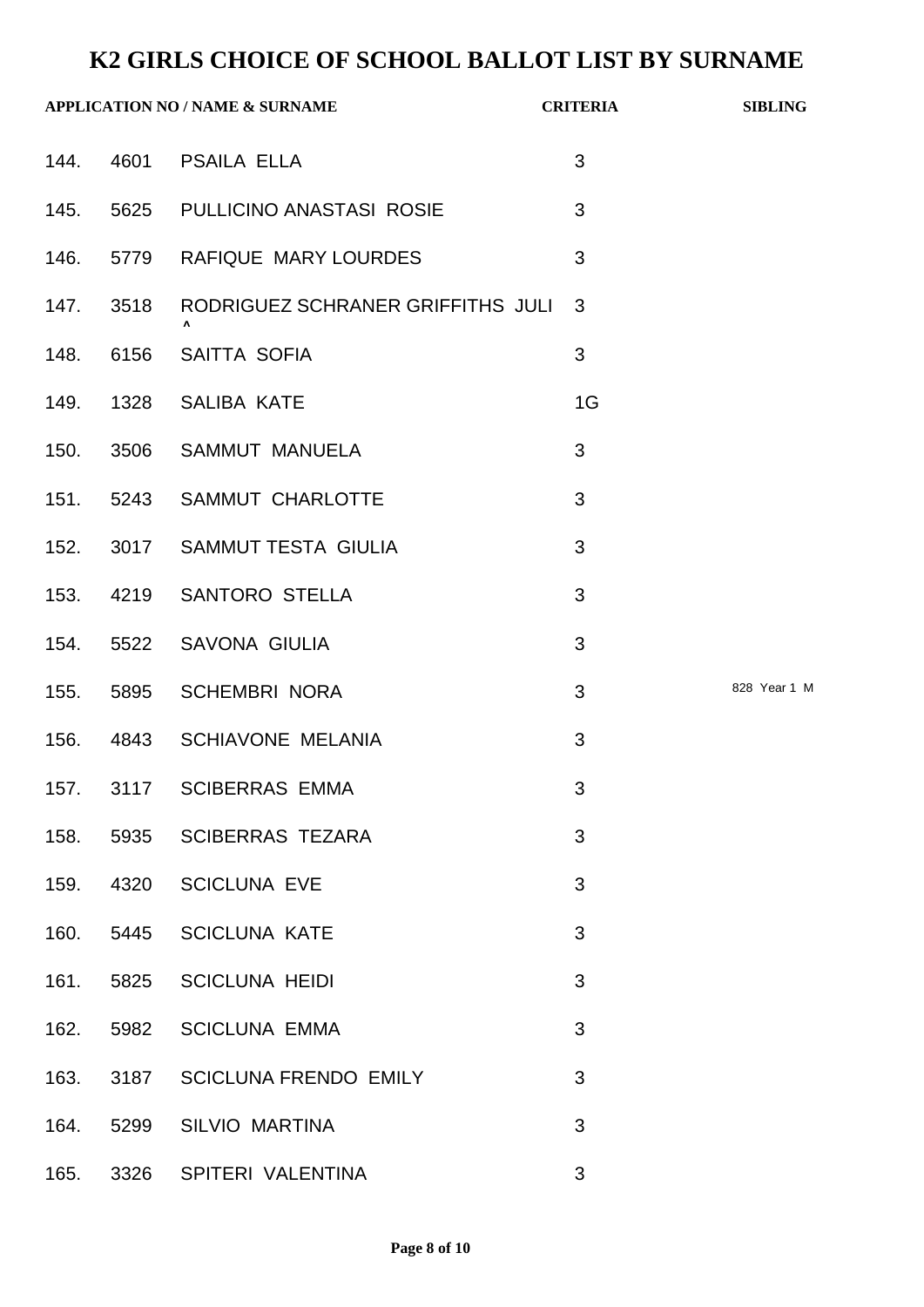| <b>APPLICATION NO / NAME &amp; SURNAME</b> |      |                                    | <b>CRITERIA</b> | <b>SIBLING</b>  |
|--------------------------------------------|------|------------------------------------|-----------------|-----------------|
|                                            |      | 166. 4044 SPITERI CHLOE            | 3               | 4313 Kinder 1 F |
|                                            |      | 167. 4677 SPITERI FAITH            | 3               |                 |
| 168.                                       |      | 5195 SPITERI EVE                   | 3               |                 |
|                                            |      | 169. 5884 SPITERI SARAH ANN        | 3               |                 |
|                                            |      | 170. 3423 STAFRACE NORA            | 3               |                 |
|                                            |      | 171. 3490 SULTANA LEAH             | 3               |                 |
|                                            |      | 172. 3385 SULTANA AYRAPETYAN MARIA | 3               |                 |
|                                            |      | 173. 4147 SWAIN EMMA               | 3               |                 |
| 174.                                       |      | 6109 TABONE KATRINA                | 3               | 6111 Kinder 1 M |
|                                            |      | 175. 3876 VASSALLO ALESSIA         | 3               | 3881 Form 1 F   |
| 176.                                       |      | 5201 VASSALLO EVA                  | 3               |                 |
|                                            |      | 177. 3340 VELLA AMY                | 3               |                 |
|                                            |      | 178. 5960 VELLA SARA               | 3               |                 |
| 179.                                       | 5669 | <b>VELLA ALOISIO KATALEYA</b>      | 3               |                 |
| 180.                                       |      | 4079 VELLA CASSIA OLIVIA           | 3               |                 |
| 181.                                       |      | 5728 VELLA CRITIEN SOPHIE          | 3               |                 |
| 182.                                       |      | 3931 VIDAL MICHELA MARIE           | 3               |                 |
| 183.                                       |      | 3996 XERRI NOELLE MARIE-ELENNE     | 3               |                 |
| 184.                                       | 5906 | <b>XERRI VALENTINA</b>             | 3               |                 |
| 185.                                       |      | 6125 ZAGARELLA CACHIA SOPHIA       | 3               |                 |
| 186.                                       |      | 5003 ZAHRA PENELOPE                | 3               |                 |
| 187.                                       | 3164 | ZAMMIT EMMA RUBY                   | 3               |                 |